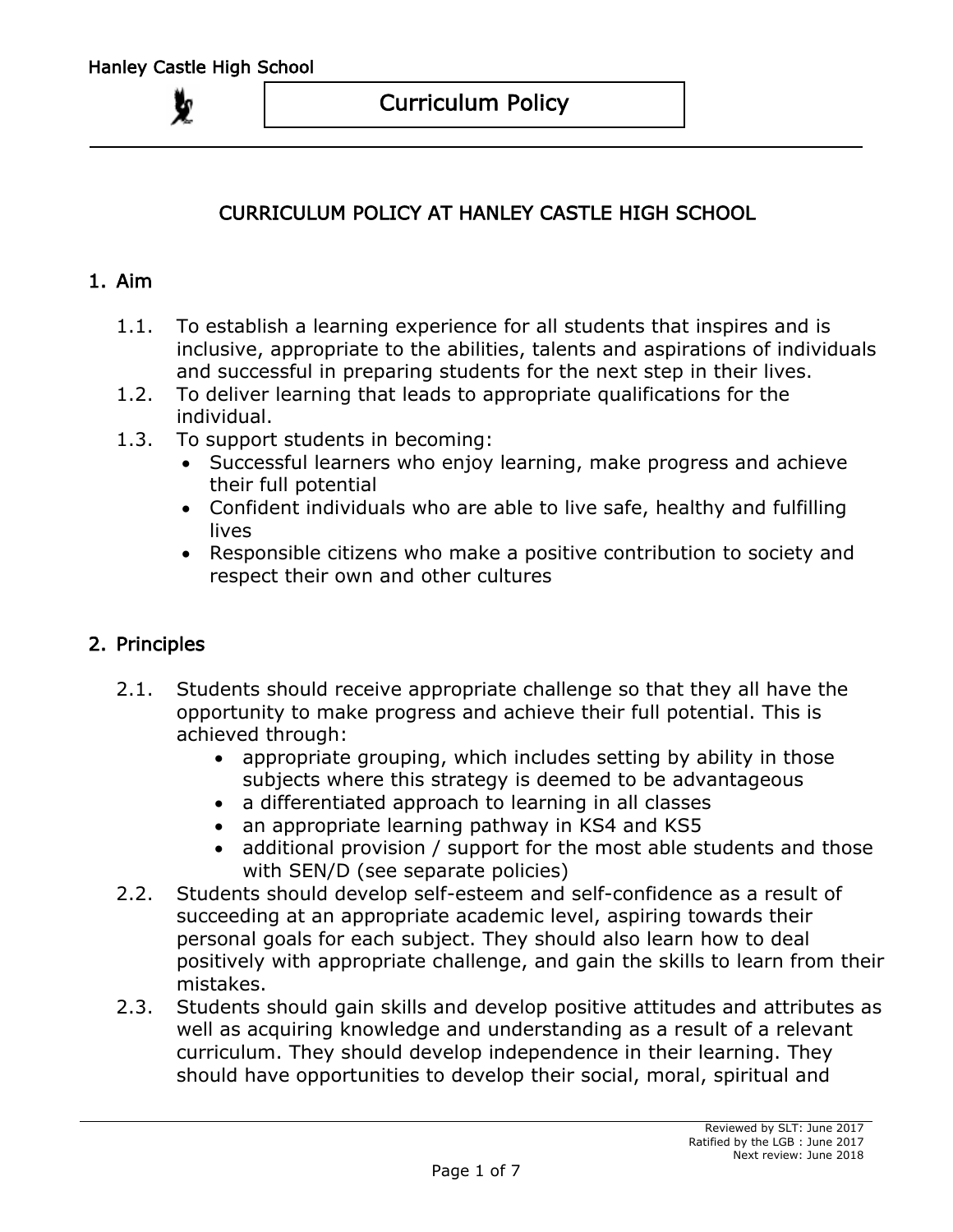cultural (SMSC) understanding to ensure their future success in an everchanging global society. They should also develop a firm grasp of British Values.

- 2.4. As an Academy, the school has the entitlement to determine its own curriculum. However, we shall base our curriculum on the National Curriculum, making reasonable adjustment to meet the needs of our KS3 and KS4 students and the school ethos.
- 2.5. The available combinations of courses at KS4 and KS5 will be based on student preferences as indicated through the options processes, and as such will change from cohort to cohort.
- 2.6. Wherever possible, the school will provide progression of learning pathways from KS4 to KS5, or will support students in pursuing the most appropriate post-16 pathway elsewhere.
- 2.7. Information, Advice and Guidance (IAG) will be provided for all students in their KS3-4, post-16 and post-18 transitions.

## 3. Equal opportunities

- 3.1. Every student is entitled to access an appropriate curriculum, and individual learning needs should be met as far as possible.
- 3.2. Teachers should be aware of different learning needs and should design learning activities that enable all students to participate fully. To support this, lessons should have structure yet variety and be differentiated to challenge all students appropriately.
- 3.3. Students with specific physical needs are supported as fully as possible, in lessons, around the site and in assessment activities.
- 3.4. Students with specific learning needs are supported firstly by their teacher in their lessons, and where appropriate by the Aspire Department within lessons, in assessment and through specially designed programmes.
- 3.5. The school's Equality Policy details issues surrounding equal opportunities.

## 4. Curriculum Design – overview

- 4.1. The curriculum is designed over a 2-week timetable. This is to maximise flexibility in sixth form timetabling in particular and to enable discrete provision of subjects such as KS3 citizenship by specialist teachers.
- 4.2. Emphasis is placed on the 'core' subjects of Mathematics, English and Science throughout KS3 and KS4. The quality of learning is enhanced by enabling those departments to group students by ability or to design their own mixed ability groups as appropriate.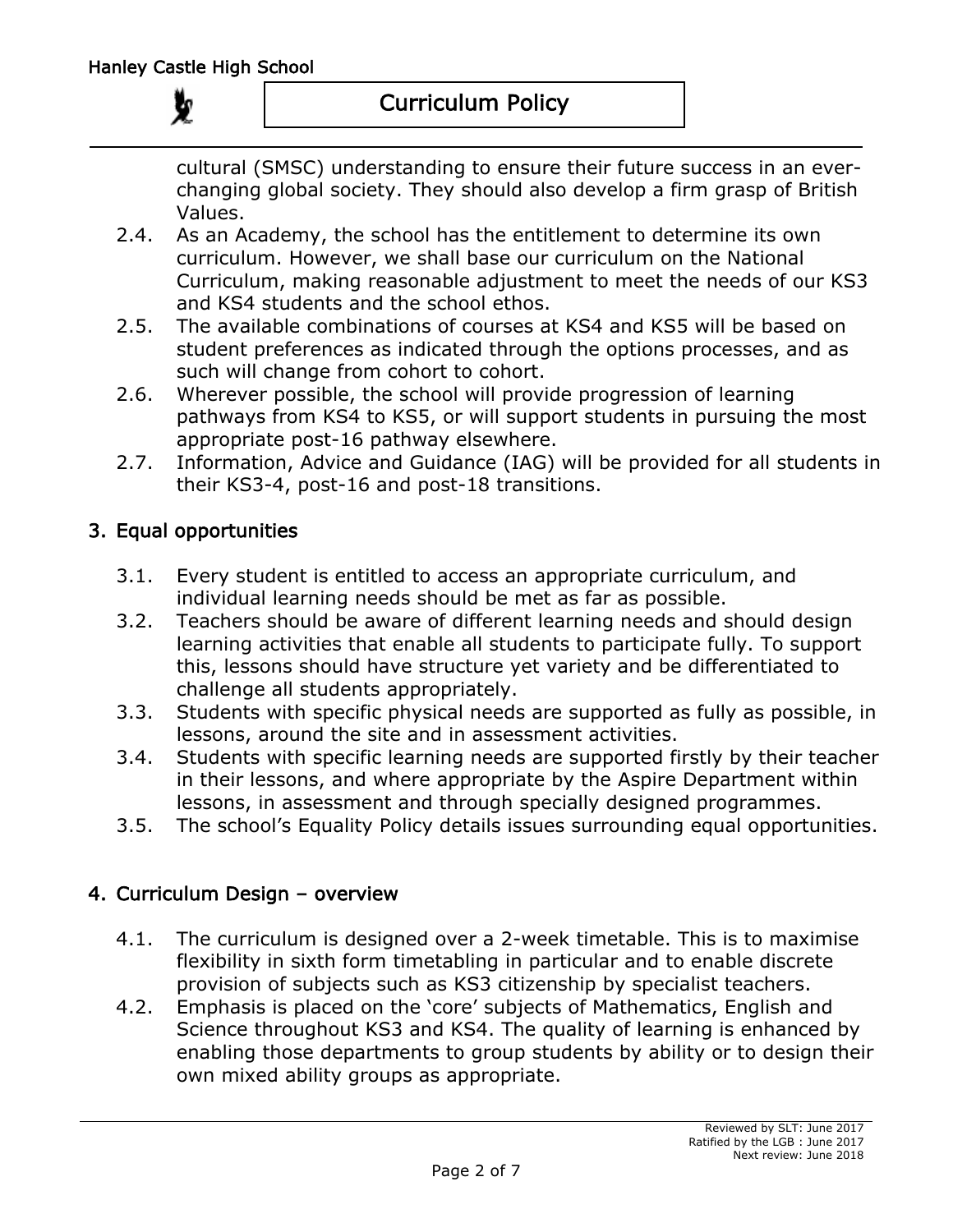- 4.3. Computing is taught as a discrete subject in KS3 and KS4.
- 4.4. Religious Education is taught throughout KS3 and KS4 as a discrete subject.
- 4.5. Personal, Social and Health Education (PSHE) is taught across the whole school by Form Tutors. This is known as Personal and Social Development (PSD) in KS4, and Information, Advice and Guidance (IAG) in KS5.
- 4.6. Physical Education (PE) is delivered 4 times per fortnight throughout KS3 and 4, and VI Form students have the opportunity to participate in Games Lessons once per week.
- 4.7. All subjects take opportunities to develop students' understanding of SMSC and incorporate personal learning and thinking skills such as independent enquiry, team working, reflective learning and self-management. Students are supported by their tutor to record examples where they have employed these skills and other attributes (both in and out of lessons) through our Bronze, Silver and Gold Pelican Learning Awards.

## 5. Curriculum Design – KS3 (Years 7 and 8)

- 5.1. The rationale for the KS3 curriculum is to provide a broad and balanced curriculum for all students. They experience a range of subjects, taught by specialist teachers, through which they develop skills, knowledge and understanding and are then able to make informed choices about their KS4 curriculum.
- 5.2. The KS3 timetable comprises 50 hour-long lessons per fortnight: (Illustration from KS3 2017-18)

| Subject                                | Year 7         | Year <sub>8</sub> |
|----------------------------------------|----------------|-------------------|
| English                                |                | 6                 |
| <b>Mathematics</b>                     | 8              |                   |
| Science                                | 6              | 6                 |
| Language(s)                            | 5              |                   |
| Geography                              | 3              | 3                 |
| History                                | 3              | 3                 |
| Art                                    | $\overline{2}$ | $\overline{2}$    |
| Citizenship                            |                |                   |
| Drama*                                 |                |                   |
| Computing                              | 2              | 2                 |
| <b>Music</b>                           | $\overline{2}$ | $\overline{2}$    |
| <b>RE</b>                              | $\overline{2}$ | 2                 |
| Technology (incl. food and nutrition)* | 3              | 3                 |
| P.S.H.E.                               |                |                   |
| <b>Physical Education</b>              | 4              | 4                 |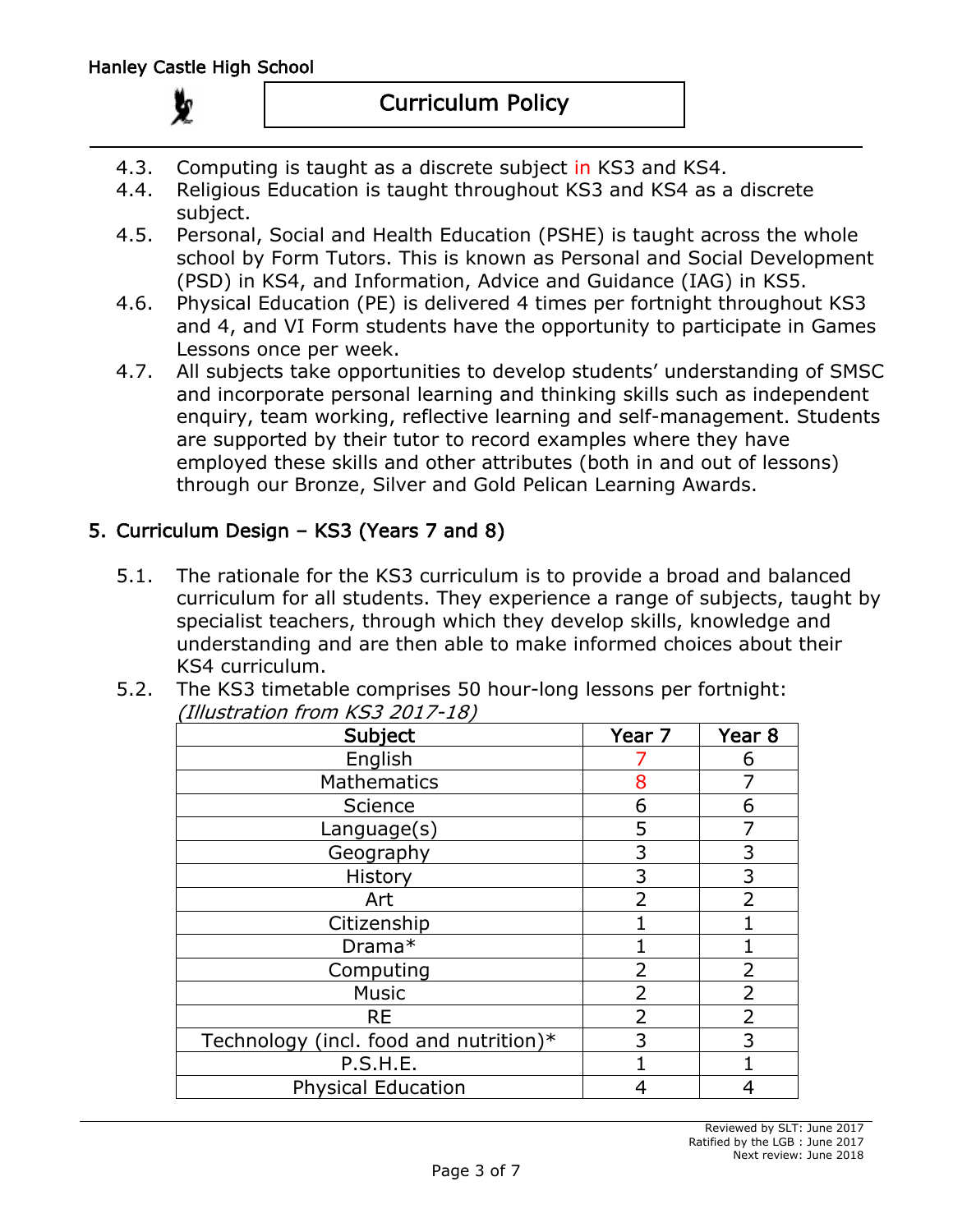\*indicates average over the year [taught as part of a rotation]

5.3. Each year group is divided into two 'bands' of approximately equal ability.

- 5.4. Grouping by ability: Within each band students are grouped into 3 academic sets for Maths, Science and Computing. This happens from the start of Year 7 based on available attainment data and recommendations from students' primary school. There are several opportunities during Year 7 and Year 8 where set changes are considered in order to ensure that students are in the most appropriate teaching groups.
- 5.5. Grouping by mixed ability: Students are in 3 mixed ability groups per band for English, Humanities and Arts subjects.
- 5.6. All students study one Language in Year 7, grouped broadly by ability. Each band has 3 groups which study one of French, German or Spanish. The two languages studied rotates on a three-year cycle. Students with sufficient linguistic ability (4 of the 6 groups) start a second language in Year 8.
- 5.7. Technology subjects are taught in 4 groups per band to reduce the group size for safety reasons. The four areas of technology, including food and nutrition (cookery), are delivered on a rotation basis within each of Year 7 and 8.
- 5.8. PE is taught in 3 groups per band: one boys' group, one girls' group and one mixed gender group.
- 5.9. Students with SEN/D are taught in mainstream classes, albeit with additional support as directed by their identified needs.

# 6. Curriculum Design – KS4 (Years 9, 10 and 11)

- 6.1. Rationale for a 3-yr KS4: Our 3-year Key Stage 4 establishes students on the most suitable pathway of courses from Year 9. We have found that students show increased enjoyment, motivation and a wider curiosity around chosen subjects during Year 9. This approach provides time to develop a broader range of skills and explore the subject more deeply throughout the courses, and supports higher attainment by the end of Year 11. Students and parents are supported by an extensive programme of information, advice and guidance during Year 8 to support their choices.
- 6.2. Core subjects: All students study English, Mathematics and Science. Each subject is independently grouped by ability across the year in 6 sets (7 for Mathematics), although in English the ability groupings are broader. All students also study Computing (in Maths sets), PSD, RE and PE (generally mixed ability groups).
- 6.3. Pathways: Each student follows one of the following pathways in addition to their core subjects: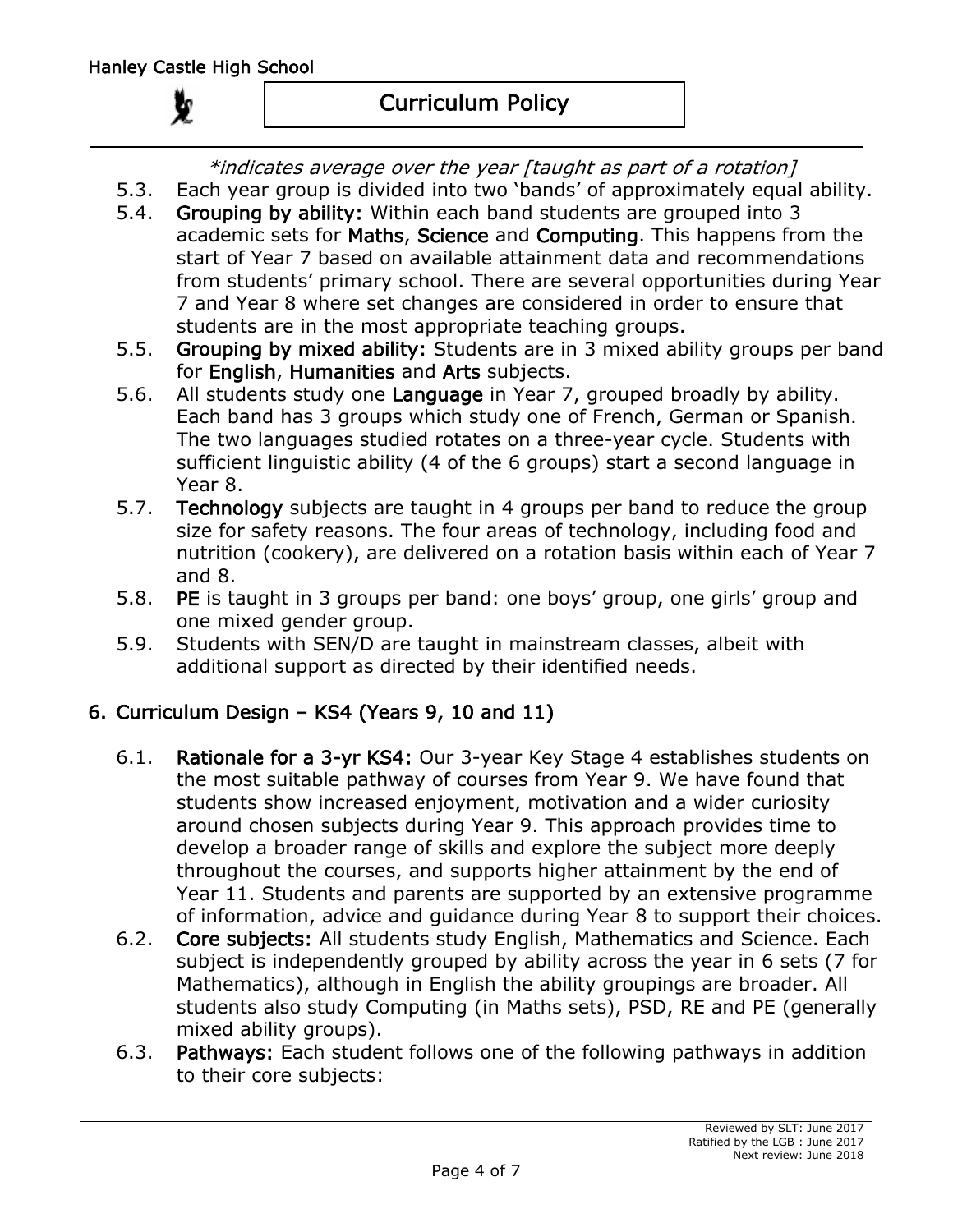## Curriculum Policy

- General GCSE: choose one 'EBacc' subject (a GCSE in one of Geography, History, French, German or Spanish) plus any four other GCSE subjects. This pathway is for students who will succeed through written examination of traditional academic subjects.
- GCSE with BTEC: choose one 'EBacc' subject plus four other courses, which might include one or two BTEC subjects. BTECs are equivalent to GCSEs but are assessed mainly through ongoing assessments. They have a more practical 'vocational' focus (linked to real life) and rely less on exams. This pathway is for students who work hard and are good at their subjects but who find exams more challenging.
- GCSE with EBacc: The 'English Baccalaureate' is not an actual qualification, but is a collection of traditional, academic subjects that will support students who are aiming for the highest grades and who aspire to the very best universities. This pathway is therefore for our most able students. They take a language GCSE, a humanities GCSE then three other GCSEs of their choice.
- BTEC: In addition to their qualifications in maths, English and science from the core curriculum, students on this pathway will leave Year 11 with an ASDAN qualification in workplace skills and a combination of appropriate vocational and GCSE qualifications. They will also attend the Bridge centre in Hanley Swan in Years 10 and 11, from which they achieve a vocational qualification. This is an appropriate pathway for students who are better suited to practical work or work closely related to vocational occupations.
- 6.4. Students are recommended to follow one of the four pathways, based on the professional opinion of the KS3 team, their tutor and their subject teachers. This best matches their potential and preferred way of working to the most appropriate types of qualification.
- 6.5. Students opt for their subjects in order of preference and this then determines the combination of subjects available within each pathway. Students whose first choice combination of courses is not possible are supported by the KS3 office to find a suitable solution.
- 6.6. The KS4 timetable comprises 50 hour-long lessons per fortnight: (Illustration from the cohort beginning y9 in Sept 2016)

| Subject                     | Year 9 | Year 10 | Year 11 |
|-----------------------------|--------|---------|---------|
| English                     |        |         |         |
| <b>Mathematics</b>          |        |         |         |
| Science                     |        |         |         |
| Computing                   |        |         |         |
| Citizenship / P.S.D. / R.E. |        |         |         |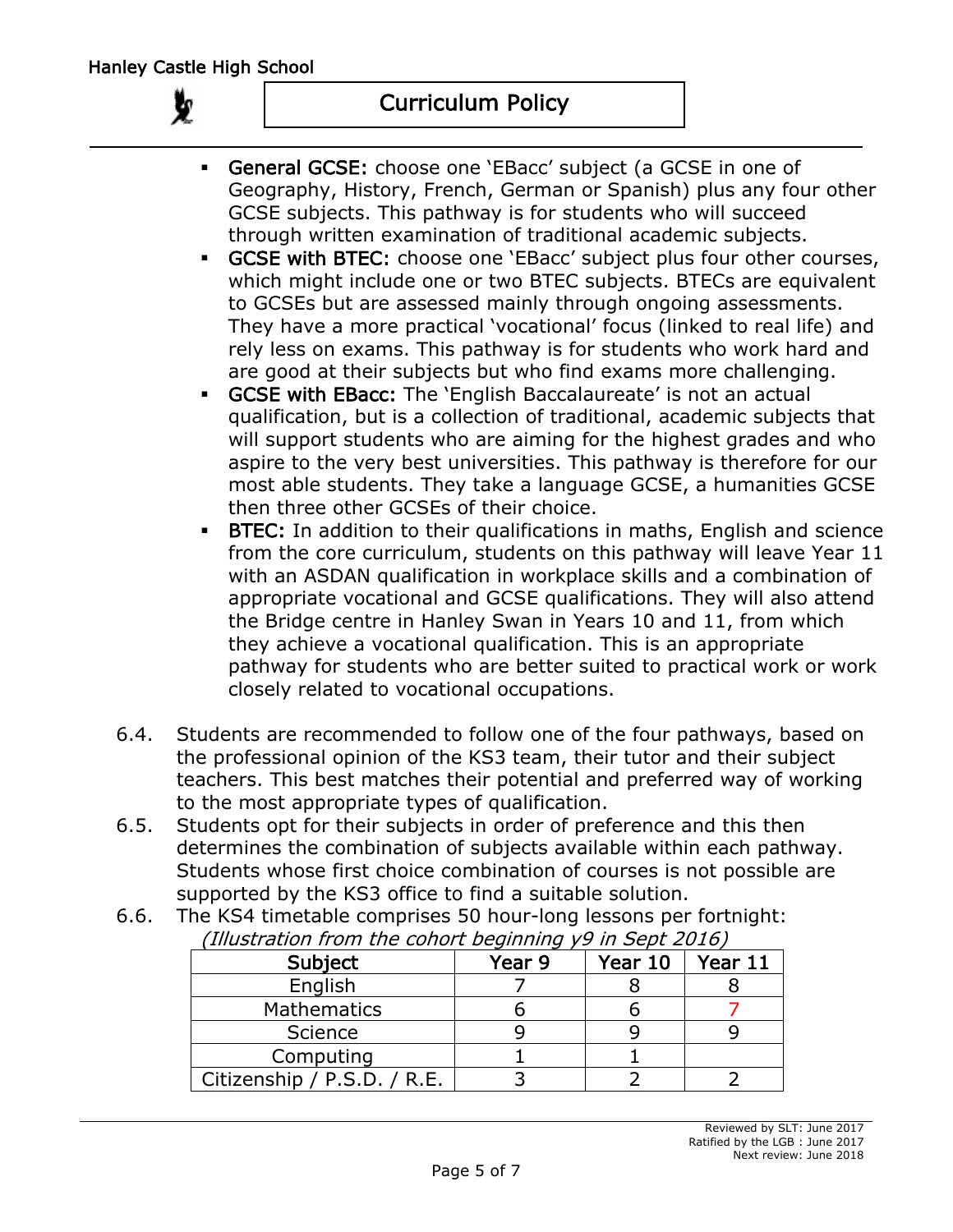# Curriculum Policy

| <b>Physical Education</b> |  |  |
|---------------------------|--|--|
| Option 1                  |  |  |
| Option 2                  |  |  |
| Option 3                  |  |  |
| Option 4                  |  |  |
| Option 5                  |  |  |

# 7. Curriculum Design – KS5 (Years 12 and 13) – 16-19 Study Programmes

- 7.1 Students at HCHS follow a formal study programme of at least 540 hours per year. We aim for each student to be allocated at least 600 hours in Year 12. These hours are planned, organised and timetabled by the school. They comprise qualification hours (including timetabled independent study programmes) and value-adding non-qualification hours (such as IAG for progression / tutorial work, work experience, volunteering and other recognised activities).
- 7.2 Two qualification pathways are offered in the sixth form, either an A-level approach or a vocational (Level 3 BTEC) approach. Students may decide on an appropriate hybrid of these two pathways following discussion with the KS5 office.
- 7.3 Students who have not secured at least a GCSE grade C / grade 4 in either mathematics or English (or both) will continue with maths and/or English lessons whilst they are in our sixth form until they secure these thresholds.
- 7.4 A wide variety of courses are offered. Students opt for their subjects in order of preference and this then determines the combination of subjects available. Students whose first choice combination of courses is not possible are supported by the KS3 office to find a suitable solution.
- 7.5 From September 2016 students on the A-level pathway study 3 (or occasionally 4) subjects which they study as 2-year courses. This is to better meet the needs of reformed A-level specifications, although some latterly-reformed courses may have been studied as AS and A2 courses. The exact number and type of qualification is agreed with the KS5 office to ensure that all students follow an appropriate curriculum in which they are able to succeed. Students including a vocational element in their curriculum negotiate this with the KS5 office.
- 7.6 Each 180 GLH (Guided Learning Hours) course is allocated up to 9 teaching hours per fortnight, depending upon the class size and the course. Each course also includes an element of timetabled independent learning in addition to homework activities.